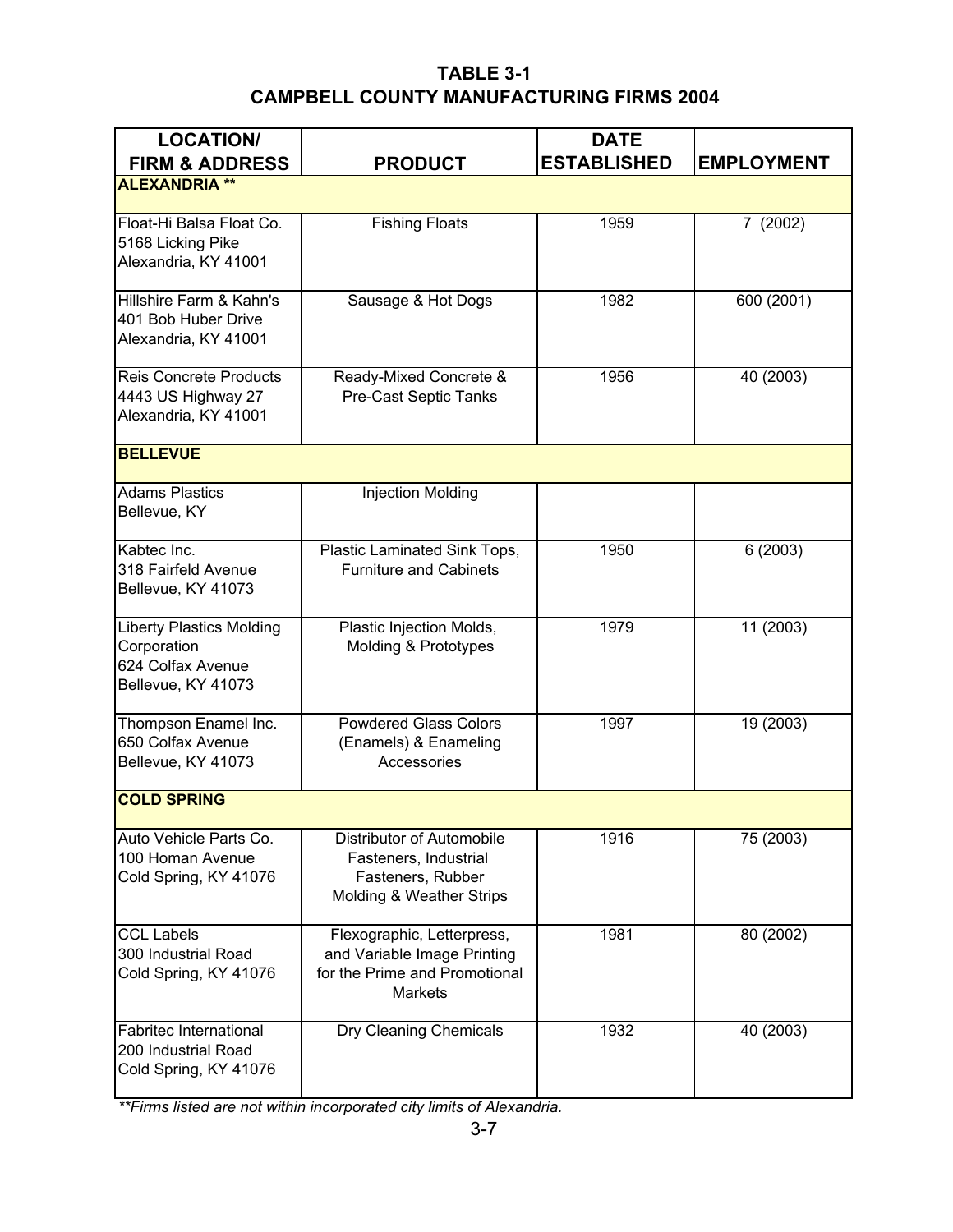| <b>Fisher Special</b>           | Automatic screw machine                     | 1905 | 70 (2003)  |
|---------------------------------|---------------------------------------------|------|------------|
| Manufacturing                   | products                                    |      |            |
| 188 Industrial Road             |                                             |      |            |
| Cold Spring, KY 41076           |                                             |      |            |
|                                 |                                             |      |            |
| <b>DAYTON</b>                   |                                             |      |            |
| Advertiser Printers Inc.        | Commercial offset, letterpress &            | 1939 | 65 (2003)  |
| 320 Clay Street                 | 6 color printing                            |      |            |
| Dayton, KY 41074                |                                             |      |            |
| Cobb Inc.                       | Electronic prepress work &                  | 1937 | 28 (2003)  |
| 115 6th Street                  | commercial typesetting                      |      |            |
| Dayton, KY 41074                |                                             |      |            |
| Eagle Machine & Tool            | Machine shop, stamping, mill                |      | 5(2003)    |
| 903 2nd Avenue                  | work, welding services                      |      |            |
| Dayton, KY 41074                |                                             |      |            |
| Hasco Tag Co                    | Agricultural identification                 | 1902 | 30(2003)   |
| 1101 2nd Avenue                 | equipment, marking devices,                 |      |            |
| Dayton, KY 41074                | metal & plastic tags                        |      |            |
|                                 |                                             |      |            |
| <b>Midwest Digital Printing</b> | Printing, film production, proof            | 1986 | 17(2000)   |
| Inc.                            | production                                  |      |            |
| 1202 2nd Avenue                 |                                             |      |            |
| Dayton, KY 41074                |                                             |      |            |
| Otto Printing &                 | Offset & letterpress printing;              | 1988 | 20 (2003)  |
| Entertainment                   | typesetting; glue; saddle stitch,           |      |            |
| 200 Clark Street                | spiral, perfect and comb binding            |      |            |
| Dayton, KY 41074                |                                             |      |            |
| Patriot Signage Inc.            | Flexographic printed                        | 1991 | 40 (2003)  |
| 1001 2nd Avenue                 | polyethylene signs                          |      |            |
| Dayton, KY 41074                |                                             |      |            |
| Willow Green Co Inc.            | Household lamps & decorative                | 1995 | 42 (2003)  |
| 930 2nd Avenue                  | accessories, wall art                       |      |            |
| Dayton, KY 41074                |                                             |      |            |
| <b>HIGHLAND HEIGHTS</b>         |                                             |      |            |
| <b>BICC General</b>             | Electric, automotive &                      | 1992 | 320 (2002) |
| 4 Tesseneer Drive               | telecommunication cable                     |      |            |
| Highland Heights, KY            |                                             |      |            |
| <b>NEWPORT</b>                  |                                             |      |            |
| Boden Skids & Pallets           |                                             | 1973 |            |
| 111 Banstick Road               | Wooden skids, pallets, boxes,<br>and crates |      | 5(2003)    |
| Newport, KY 41076               |                                             |      |            |
|                                 |                                             |      |            |
|                                 |                                             |      |            |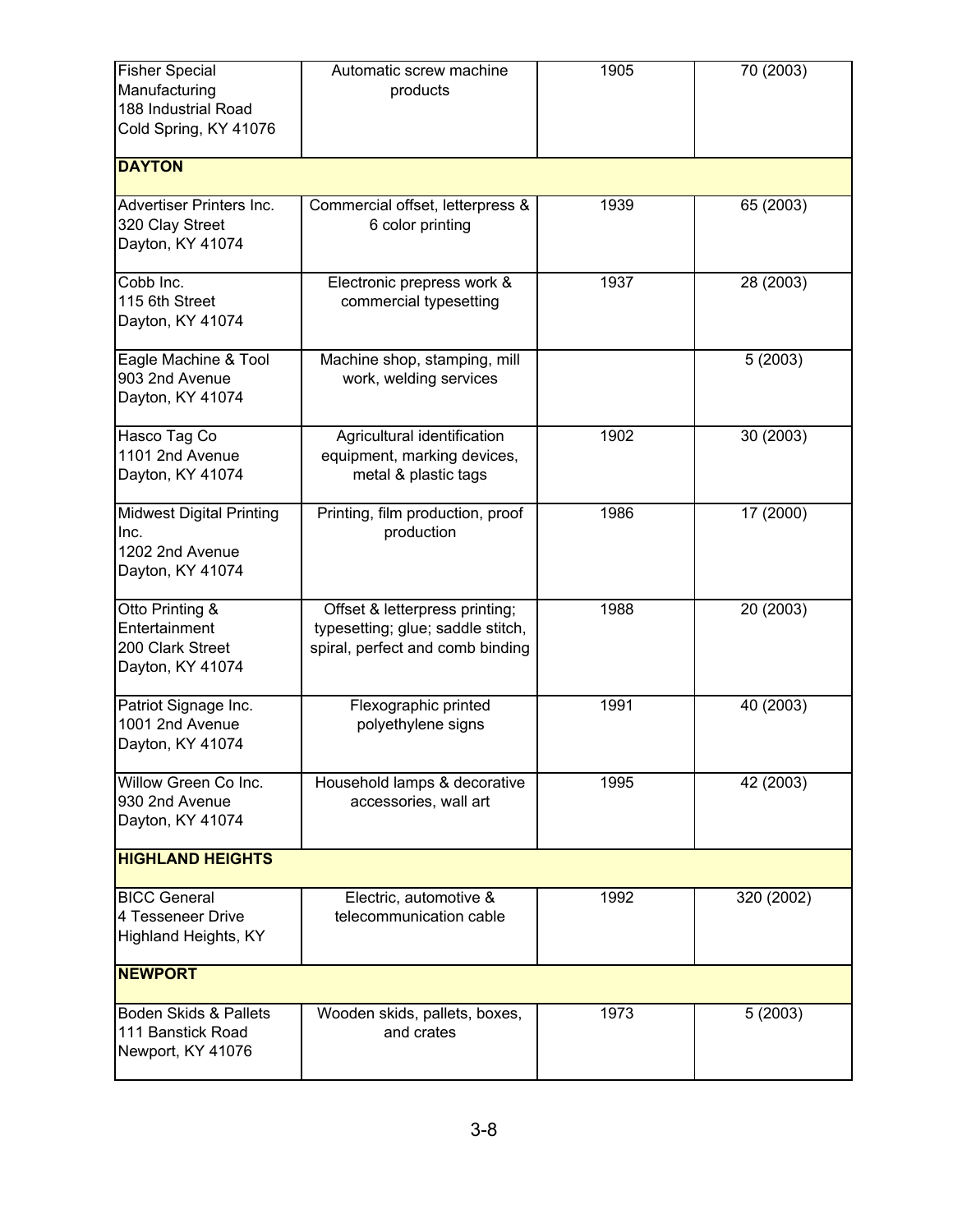| The Candy Factory<br>1020 Saratoga Street<br>Newport, KY 41071            | Candy & confections                                                                                                        | 1983 | 10 (2003)  |
|---------------------------------------------------------------------------|----------------------------------------------------------------------------------------------------------------------------|------|------------|
| Dixie Chili Inc.<br>733 Monmouth Street<br>Newport, KY 41071              | Chili                                                                                                                      | 1929 | 25 (2003)  |
| Fastemp Glass Co. Inc.<br>1110 Lowell Street<br>Newport, KY 41071         | Glass products for automobiles<br>and other applications                                                                   | 1981 | 39 (2003)  |
| Ferra-Stone<br>Manufacturing Co.<br>518 Hodge Street<br>Newport, KY 41071 | Cast stone interior statues, air<br>fresheners & incense products                                                          | 1962 | 10 (2003)  |
| Graphic Dimensions, Inc.<br>800 Brighton Street<br>Newport, KY 41071      | Continuous business forms,<br>snap-aparts & laser cut<br>sheets                                                            | 1987 | 26 (2003)  |
| Hi-Gear Co. Inc.<br>515 W. 7th Street<br>Newport, KY 41071                | Industrial sweeper parts                                                                                                   | 1978 | 14 (2003)  |
| L & H Tool & Die Co. Inc.<br>534 W. 12th Street<br>Newport, KY 41071      | Machine shop: CNC machining,<br>metal stampings, specialty<br>machinery, tool & die                                        | 1948 | 10 (2003)  |
| Louis Trauth Dairy LLC<br>16 E. 11th Street<br>Newport, KY 41071          | Fluid milk, cottage cheese, ice<br>cream, fruit drinks, orange juice<br>& ice cream mixes                                  | 1920 | 275 (2003) |
| Multi-Craft Litho Inc.<br>131 E. 6th Street<br>Newport, KY 41071          | Commercial offset printing,<br>electronic pre-press and full<br>service bindery-mail fulfillment<br>& promotional products | 1956 | 45 (2003)  |
| National Band & Tag Co.<br>721 York Street<br>Newport, KY 41072           | Poultry & livestock plastic<br>bands, metal & bar coded<br>identification tags                                             | 1902 | 40 (2003)  |
| Newport Steel Corp.<br>521 West 9th Street<br>Newport, KY 41071           | Steel pipes                                                                                                                | 1981 | 230 (2003) |
| Powder Kote Industries<br>1104 Lowell Street<br>Newport, KY 41071         | Custom powder paint coating<br>serivce                                                                                     | 1972 | 7 (2003)   |
| <b>River Metals Recycling</b><br>1220 Licking Pike<br>Newport, KY 41071   | Scrap metal recycling                                                                                                      | 1998 | 43 (2002)  |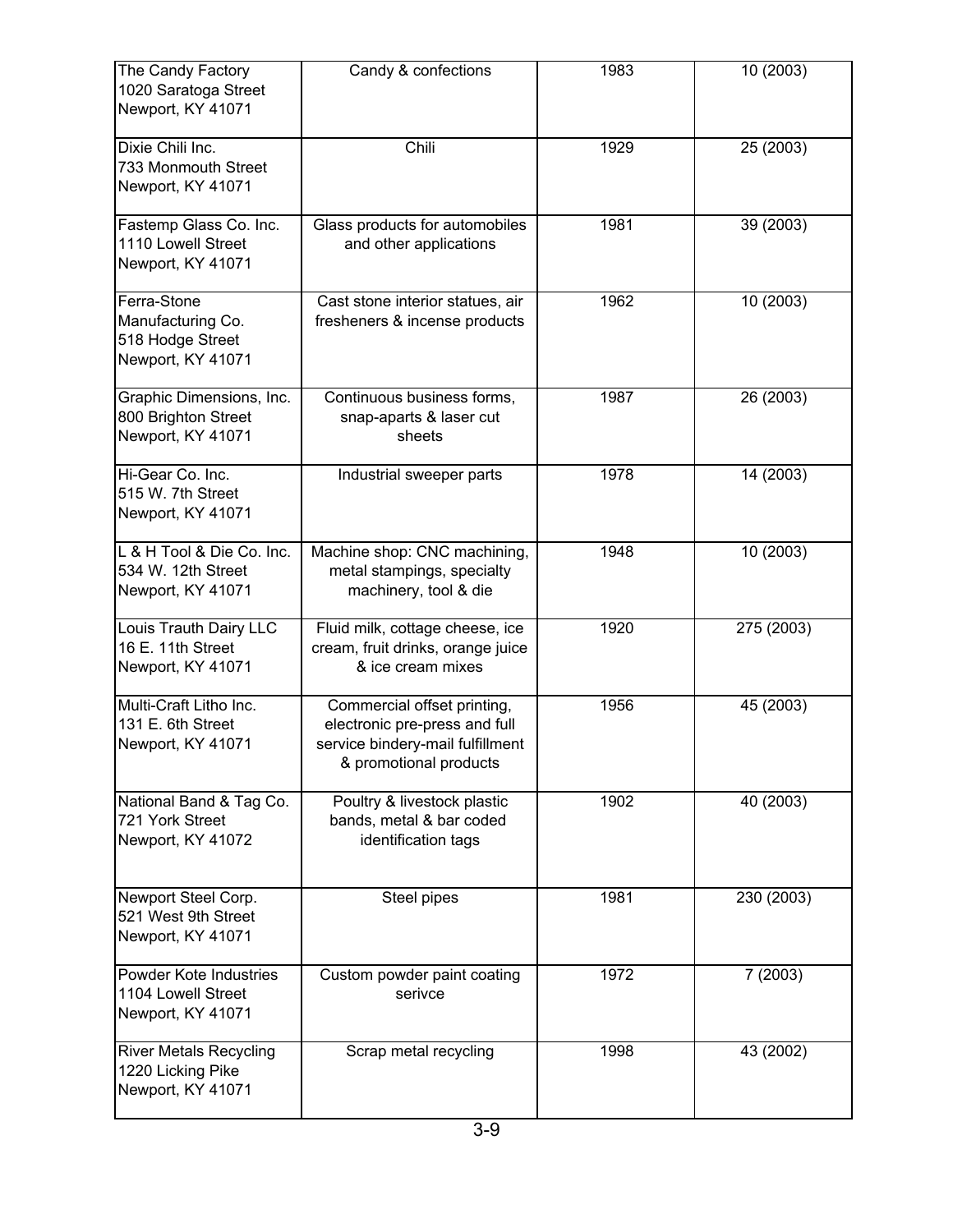| Rolf Monument Co Inc<br>530 Hodge Street<br>Newport, KY 41071                    | Monuments                                                                                                                                       | 1893 | 5(2003)    |
|----------------------------------------------------------------------------------|-------------------------------------------------------------------------------------------------------------------------------------------------|------|------------|
| Southern Graphic<br>Systems<br>30 W. Fourth Street<br>Newport, KY 41071          | Color separation                                                                                                                                | 1995 | 84 (2003)  |
| Steinhauser Inc.<br>207 E. 4th Street<br>Newport, KY 41071                       | Labels, self mailers, brochures                                                                                                                 | 1905 | 38 (2003)  |
| <b>Wendling Printing Co.</b><br>111 Beech Street<br>Newport, KY 41071            | Offset printing and binding                                                                                                                     | 1941 | 69 (2003)  |
| <b>MELBOURNE</b>                                                                 |                                                                                                                                                 |      |            |
| <b>Agrico Chemical Corp</b><br>Melbourne, KY 41059                               | Fertilizer                                                                                                                                      |      |            |
| Prestress Services Inc.<br>Route 8<br>Melbourne, KY 41059                        | Precast & prestressed concrete<br>products                                                                                                      | 1994 | 50 (2003)  |
| <b>SILVER GROVE</b>                                                              |                                                                                                                                                 |      |            |
| Lafarge North America<br>101 West River Road<br>Silver Grove, KY 41085           | Gypsum wallboard                                                                                                                                | 2000 | 150 (2003) |
| <b>SOUTHGATE</b>                                                                 |                                                                                                                                                 |      |            |
| Eckert Welding &<br>Erectors Inc.<br>2301 Alexandria Pike<br>Southgate, KY 41071 | Arc, gas, MIG, TIG & heliarc<br>welding; steel fabricating &<br>erecting                                                                        | 1946 | 6 (2003)   |
| <b>WILDER</b>                                                                    |                                                                                                                                                 |      |            |
| <b>Barrett Paving Materials</b><br>7 Interstate Access Rd<br>Wilder, KY 41076    | Asphalt paving mixture                                                                                                                          | 1971 | 15 (2002)  |
| Bridge Technologies Ltd.<br>832 Licking Pike<br>Wilder, KY 41076                 | Pre-cast concrete bridges &<br>retaining walls                                                                                                  | 1994 | 14 (2001)  |
| Car-Son Fabrication Co<br>106 North Street<br>Wilder, KY 41076                   | Machine shop: plate, sheet &<br>structural metal fabricating; arc,<br>gas, MIG, TIG & heliarc welding<br>& grinding; bars, angles &<br>channels | 983  | 9(2003)    |